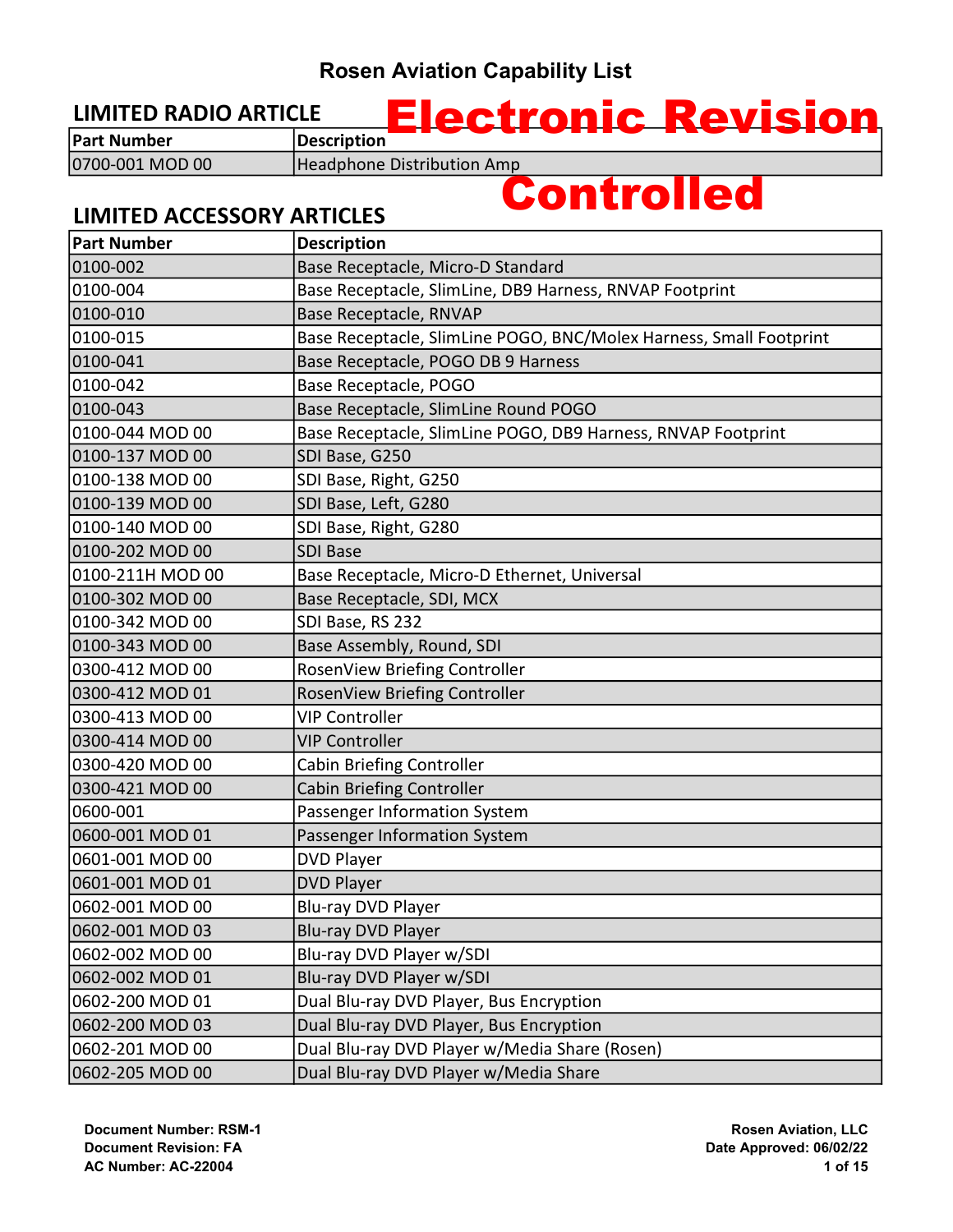| <b>Part Number</b> | <b>Description</b>                           |
|--------------------|----------------------------------------------|
| 0602-205 MOD 01    | Dual Blu-ray DVD Player w/Media Share        |
| 0602-205 MOD 02    | Dual Blu-ray DVD Player w/Media Share        |
| 0603-001 MOD 00    | RosenView LX                                 |
| 0603-001 MOD 01    | <b>RosenView LX</b>                          |
| 0603-001 MOD 02    | RosenView LX                                 |
| 0603-001 MOD 03    | RosenView LX                                 |
| 0603-001 MOD 04    | RosenView LX                                 |
| 0603-001 MOD 05    | RosenView LX                                 |
| 0603-001 MOD 06    | RosenView LX                                 |
| 0603-001 MOD 07    | RosenView LX                                 |
| 0603-003 MOD 01    | RosenView MX                                 |
| 0603-003 MOD 02    | <b>RosenView MX</b>                          |
| 0604-001 MOD 00    | RosenView VX                                 |
| 0604-001 MOD 01    | <b>RosenView VX</b>                          |
| 0604-001 MOD 02    | RosenView VX                                 |
| 0604-001 MOD 03    | RosenView VX                                 |
| 0604-001 MOD 04    | RosenView VX                                 |
| 0604-003 MOD 00    | RosenView VX                                 |
| 0700-004 MOD 00    | SDI - DVI Converter                          |
| 0700-006 MOD 00    | <b>Video Distribution Amplifier</b>          |
| 0700-006 MOD 01    | Video Distribution Amplifier                 |
| 0700-100 MOD 00    | <b>Remote Monitor Electronics Box (RMEB)</b> |
| 0700-101 MOD 00    | <b>Remote Monitor Electronics Box (RMEB)</b> |
| 0700-102H MOD 00   | Ovation Select, HD Scalar                    |
| 0700-103 MOD 00    | <b>Remote Monitor Electronics Box (RMEB)</b> |
| 0700-104 MOD 00    | <b>Remote Monitor Electronics Box (RMEB)</b> |
| 0700-104 MOD 01    | <b>Remote Monitor Electronics Box (RMEB)</b> |
| 0700-105 MOD 01    | <b>Remote Monitor Electronics Box (RMEB)</b> |
| 0700-107 MOD 00    | Remote Monitor Electronics Box (RMEB)        |
| 0700-107 MOD 01    | <b>Remote Monitor Electronics Box (RMEB)</b> |
| 0700-107 MOD 02    | Remote Monitor Electronics Box (RMEB)        |
| 0700-108H MOD 00   | Ovation Select, HD Scalar                    |
| 0700-150 MOD 02    | Remote Monitor Electronics Box (RMEB), Smart |
| 0700-150 MOD 03    | Remote Monitor Electronics Box (RMEB), Smart |
| 0700-150 MOD 04    | Remote Monitor Electronics Box (RMEB), Smart |
| 0700-150 MOD 05    | Remote Monitor Electronics Box (RMEB), Smart |
| 0700-200 MOD 00    | Media Port w/Composite                       |
| 0700-202 MOD 00    | Media Port w/HDMI                            |
| 0700-203 MOD 00    | Media Port w/Composite                       |
| 0800-300 MOD 00    | Data Switch Unit                             |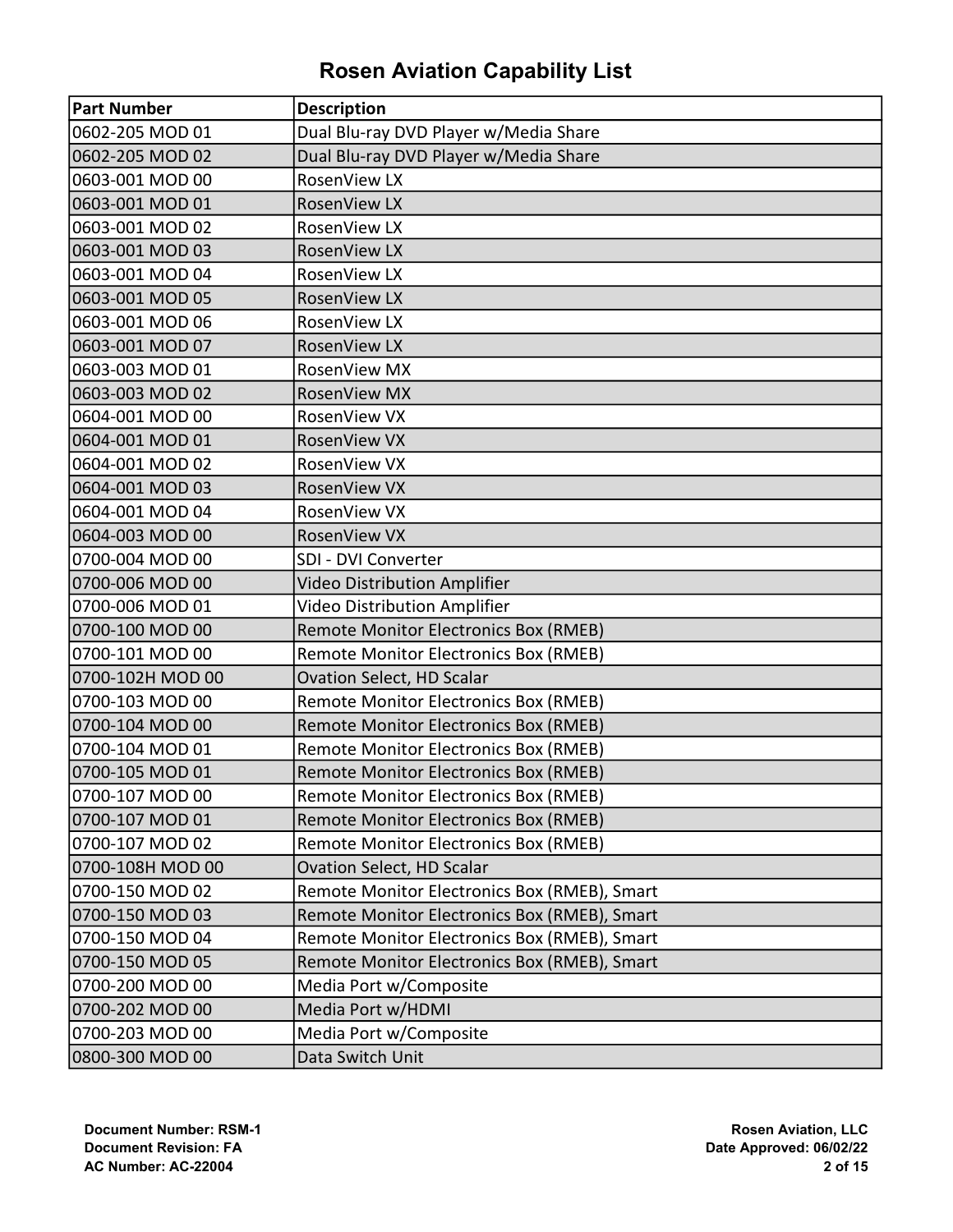| Part Number     | <b>Description</b>                                 |
|-----------------|----------------------------------------------------|
| 0800-400 MOD 00 | Passenger Control Unit, Ultra-CMS                  |
| 0800-500 MOD 00 | Media Decoder Unit, Ultra-CMS                      |
| 0801-100 MOD 00 | Media Encoder Unit, Ultra-CMS                      |
| 0801-400 MOD 00 | Passenger Control Unit, Ultra-CMS                  |
| 1040-005        | 10.4" LCD Monitor w/Bottom Pigtail                 |
| 1040-006        | 10.4" LCD Monitor w/C1 Cessna Connector            |
| 1040-080        | 10.4" LCD Monitor on Arm                           |
| 1041-120        | 10" NEC LCD Monitor on Gooseneck Arm - Left        |
| 1041-121        | 10" NEC LCD Monitor on Gooseneck Arm - Right       |
| 1042-001        | 10.4" Bulkhead w/Membrane                          |
| 1042-004 MOD 00 | 10.4" Bulkhead Ext BOT EXIT, ROSEN WHITE           |
| 1042-005        | 10.4" Bulkhead Ext Control                         |
| 1042-007        | 10.4" Bulkhead w/Membrane Auto On                  |
| 1042-010        | 10.4" LCD Monitor W/Falcon Arm                     |
| 1042-020        | 10.4" Monitor w/Falcon arm, ext plug               |
| 1042-021        | 10.4" Slimline Monitor With 10" Arm, Extended Plug |
| 1042-120        | 10.4" Monitor with Left Gooseneck                  |
| 1042-121        | 10.4" Monitor with Right Gooseneck                 |
| 1042-229        | 10.4" Monitor on Manual Lift                       |
| 1042-229 MOD 01 | 10.4" Monitor on Manual Lift                       |
| 1042-320        | 10.4" Monitor, Left Mount w/Tilt and Swivel        |
| 1042-321        | 10.4" Monitor, Right Mount w/Tilt and Swivel       |
| 1043-005 MOD 01 | 10.4" Bulkhead Monitor                             |
| 1043-005 MOD 02 | 10.4" Bulkhead Monitor                             |
| 1043-010 MOD 01 | 10.4" Monitor, 5XP Arm                             |
| 1043-020 MOD 00 | 10.4" Monitor with Falcon PCP Arm                  |
| 1043-020 MOD 01 | 10.4" Monitor, PCP Arm                             |
| 1043-037 MOD 00 | 10.4" Monitor, PCR POGO Locking Arm                |
| 1043-037 MOD 01 | 10.4" Monitor, PCR POGO Locking Arm                |
| 1043-037 MOD 02 | 10.4" Monitor, PCR POGO Locking Arm                |
| 1043-120 MOD 01 | 10.4" Monitor with Left Gooseneck                  |
| 1043-121 MOD 00 | 10.4" Monitor with Right Gooseneck                 |
| 1043-121 MOD 01 | 10.4" Monitor with Right Gooseneck                 |
| 1043-220 MOD 00 | 10.4" Monitor, Falcon Arm, Extended Plug           |
| 1043-260 MOD 00 | 10.4" Monitor, Left, SDI                           |
| 1043-261 MOD 00 | 10.4" Monitor, Right, SDI                          |
| 1043-30X MOD 01 | 10.4" Fold Down Monitor                            |
| 1060-001 MOD 00 | 10.6" HD Widescreen Bulkhead AIO                   |
| 1200-128 MOD 01 | 12" WS Monitor, Left Arm Rest                      |
| 1200-128 MOD 02 | 12" WS Monitor, Left Arm Rest                      |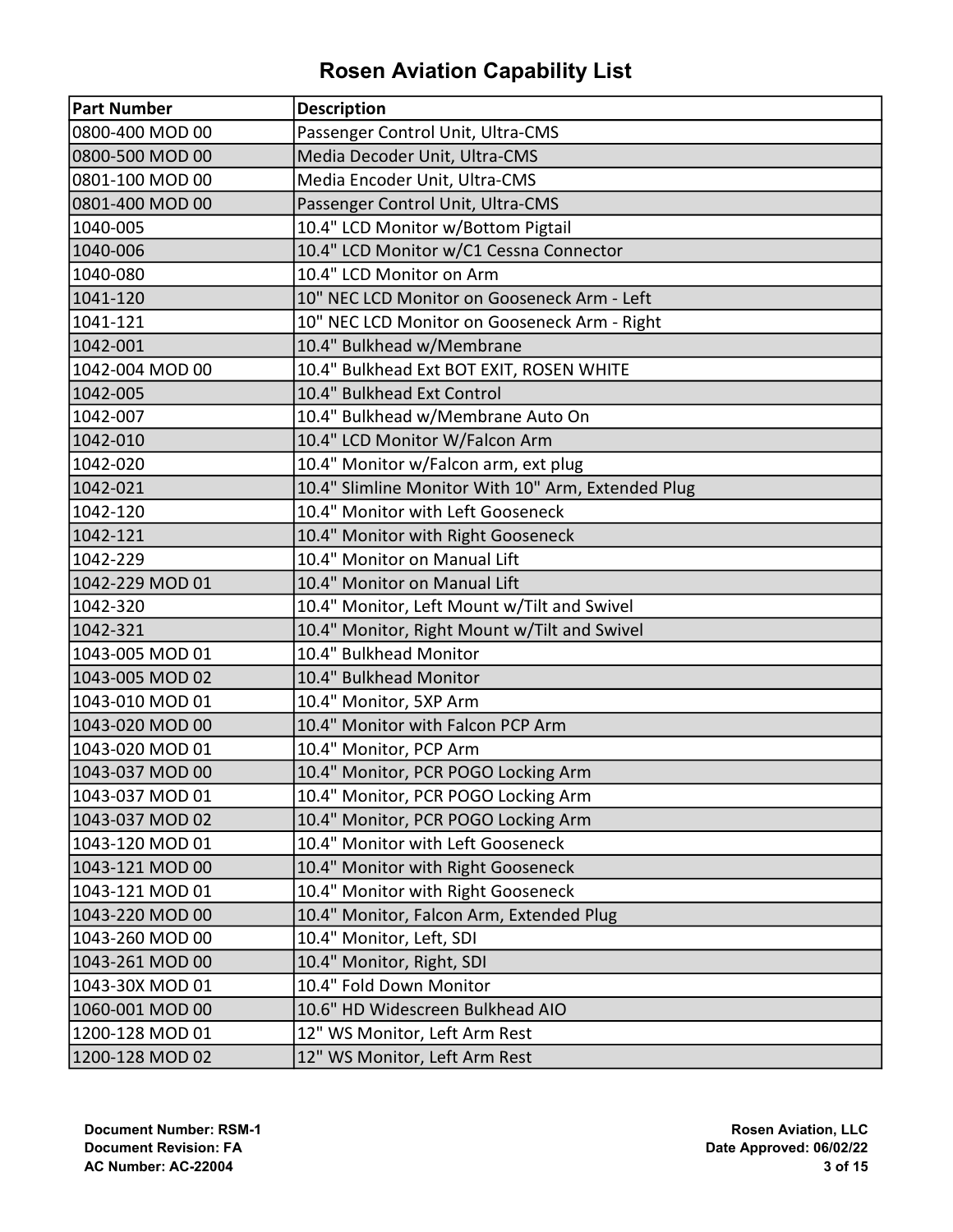| <b>Part Number</b> | <b>Description</b>                       |
|--------------------|------------------------------------------|
| 1200-128 MOD 03    | 12" WS Monitor, Left Arm Rest            |
| 1200-129 MOD 01    | 12" WS Monitor, Right Arm Rest           |
| 1200-129 MOD 02    | 12" WS Monitor, Right Arm Rest           |
| 1200-129 MOD 03    | 12" WS Monitor, Right Arm Rest           |
| 1200-137 MOD 00    | 12" G250, SDI Arm                        |
| 1200-138 MOD 00    | 12" G280, SDI Arm                        |
| 1200-237 MOD 00    | 12" Monitor, Center, G150                |
| 1401-006           | 14" Monitor with bottom pigtail          |
| 1401-007           | 14" Monitor with bottom pigtail          |
| 1401-010           | 14" Monitor with back pigtail            |
| 1401-082           | 14" Monitor with CKC Arm                 |
| 1402-006           | 14" Display with bottom pigtail          |
| 1402-007           | 14" Display with bottom pigtail          |
| 1402-010           | 14" Display with bottom pigtail          |
| 1402-012           | 14" Display with bottom pigtail          |
| 1402-103           | 14" Monitor with CKC Arm                 |
| 1500-002           | 15" SlimLine Monitor                     |
| 1500-003           | 15" Bulkhead w/ Membrane                 |
| 1500-003 MOD 01    | 15" SlimLine II, Bulkhead                |
| 1500-083           | 15" Monitor on CKC Arm Center            |
| 1500-084           | 15" Monitor on CKC Carm                  |
| 1500-100           | 15" Swing Out                            |
| 1500-100 MOD 01    | 15" SLIMLINE II SWING-OUT                |
| 1500-200 MOD 00    | 15" Swing-Out with SDI                   |
| 1560-001 MOD 00    | 15.6" AIO Monitor                        |
| 1700-001           | 17" SlimLine Monitor, Bulkhead           |
| 1700-002           | 17" SlimLine II                          |
| 1700-002 MOD 01    | 17" Monitor Assembly                     |
| 1700-002 MOD 02    | 17" Monitor Assembly                     |
| 1700-002 MOD 03    | 17" Monitor Assembly                     |
| 1700-002 MOD 04    | 17" Monitor Assembly                     |
| 1700-002 MOD 06    | 17" Monitor Assembly                     |
| 1700-002 MOD 07    | 17" Monitor Assembly                     |
| 1700-003 MOD 00    | 17" Bulkhead Monitor                     |
| 1701-001           | 17" Widescreen Display                   |
| 1701-001 MOD 00    | 17" Widescreen Display                   |
| 1702-001 MOD 00    | 17.5" HD Widescreen                      |
| 1702-002H MOD 00   | 17.5" WS Monitor, Ovation Select Version |
| 1702-003 MOD 00    | 17.5" HD Widescreen                      |
| 1702-003 MOD 01    | 17.5" HD Widescreen                      |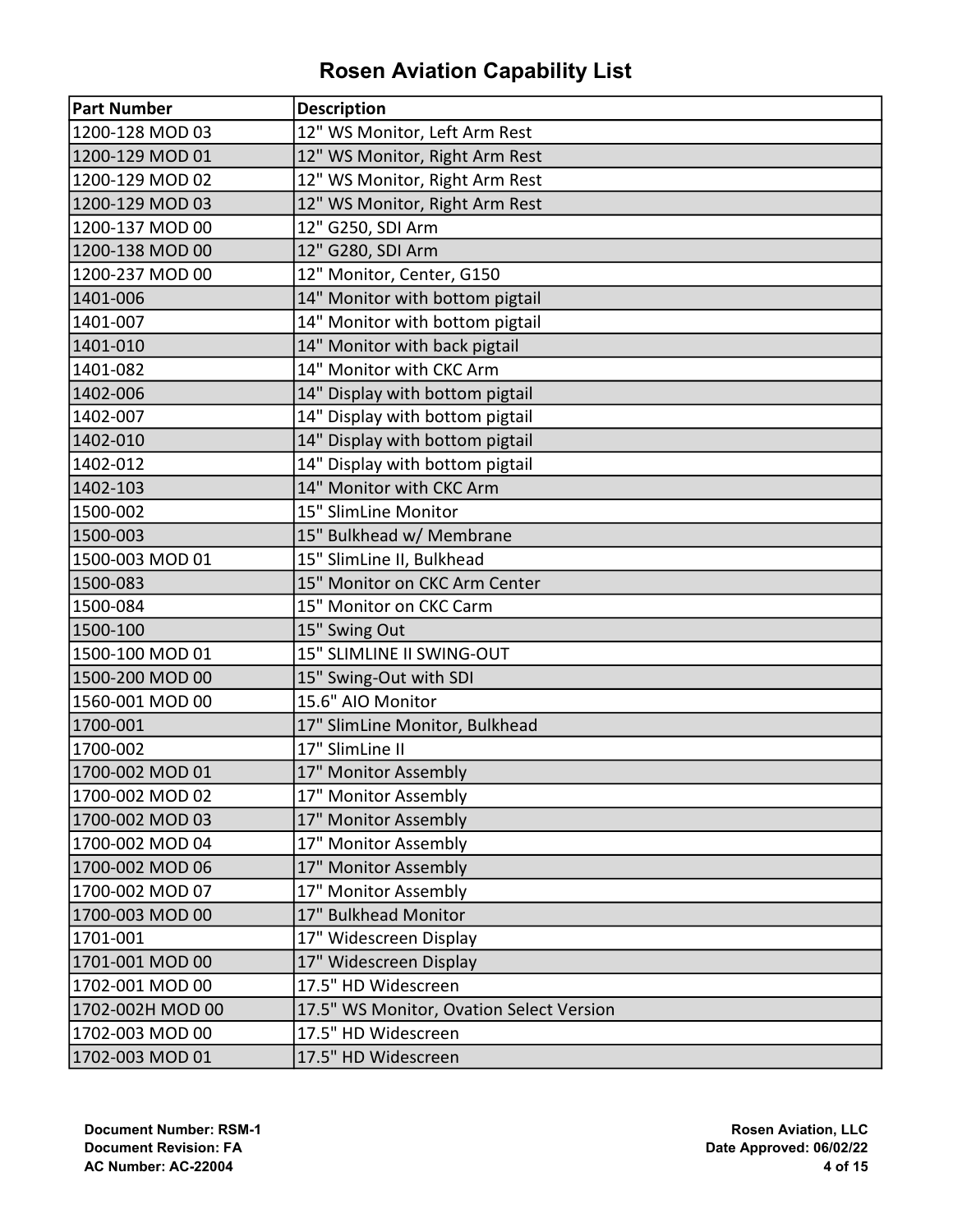| <b>Part Number</b> | <b>Description</b>                               |
|--------------------|--------------------------------------------------|
| 1800-008           | 18" Monitor w/Bottom Pigtail                     |
| 1800-010           | 18" Monitor with Back Pigtail                    |
| 1801-007           | 18" SXGA Display with Back Panel Adjustment      |
| 1801-108           | 18" Monitor w/Bottom Pigtail                     |
| 1801-010           | 18" Display with Back Pigtail                    |
| 1801-011           | 18" Monitor w/Bottom Pigtail, CS                 |
| 1801-012           | 18" display w/back pigtail                       |
| 1900-001 MOD 00    | 19" AIO Monitor                                  |
| 1900-001 MOD 01    | 19" WS Monitor                                   |
| 1900-003 MOD 00    | 19" AIO Monitor                                  |
| 1900-003 MOD 01    | 19" AIO Monitor                                  |
| 1901-100 MOD 00    | 19" RDM W/S                                      |
| 1901-100 MOD 01    | 19" RDM W/S                                      |
| 1901-101 MOD 00    | 19" WS w/ Remote Electronics                     |
| 1901-111 MOD 00    | 19" WS Remote Display Monitor (RDM), HS          |
| 1901-201 MOD 00    | 19" Remote Display Monitor (RDM)                 |
| 1901-201 MOD 01    | 19" Remote Display Monitor (RDM)                 |
| 1901-901 MOD 00    | 19" Bezel                                        |
| 2000-006           | 20" Display with Bottom Pigtail                  |
| 2000-010           | 20" Monitor w/Back Pigtail                       |
| 2001-006           | 20" Display with Bottom Pigtail                  |
| 2001-007           | 20" Display with Bottom Pigtail, Constant Ground |
| 2001-012           | 20" Display w/Back Pigtail                       |
| 2002-001           | 20" SlimLine Monitor Bulkhead                    |
| 2002-002           | 20" SlimLine II Monitor                          |
| 2002-002 MOD 01    | 20" SlimLine II Monitor                          |
| 2002-002 MOD 02    | 20" SlimLine II Monitor                          |
| 2002-002 MOD 03    | 20" SlimLine II Monitor                          |
| 2002-251           | 20" SlimLine Display w/Motorized Lift            |
| 2002-501 MOD 02    | 20" SlimLine II, Lift RGB                        |
| 2201-100 MOD 00    | 22" Remote Display Monitor (RDM)                 |
| 2201-102H MOD 00   | 22" Remote Display Monitor (RDM)                 |
| 2400-001           | 24" Widescreen Monitor                           |
| 2401-001 MOD 02    | 24" Monitor                                      |
| 2401-003 MOD 00    | 24" Top Level Assembly DC                        |
| 2401-100 MOD 00    | 24" Remote Display Monitor (RDM)                 |
| 2401-201 MOD 00    | 24" Remote Display Monitor (RDM)                 |
| 2601-100 MOD 00    | 26" Remote Display Monitor (RDM)                 |
| 2601-100 MOD 01    | 26" Remote Display Monitor (RDM)                 |
| 2601-201 MOD 00    | 26" Remote Display Monitor W/S                   |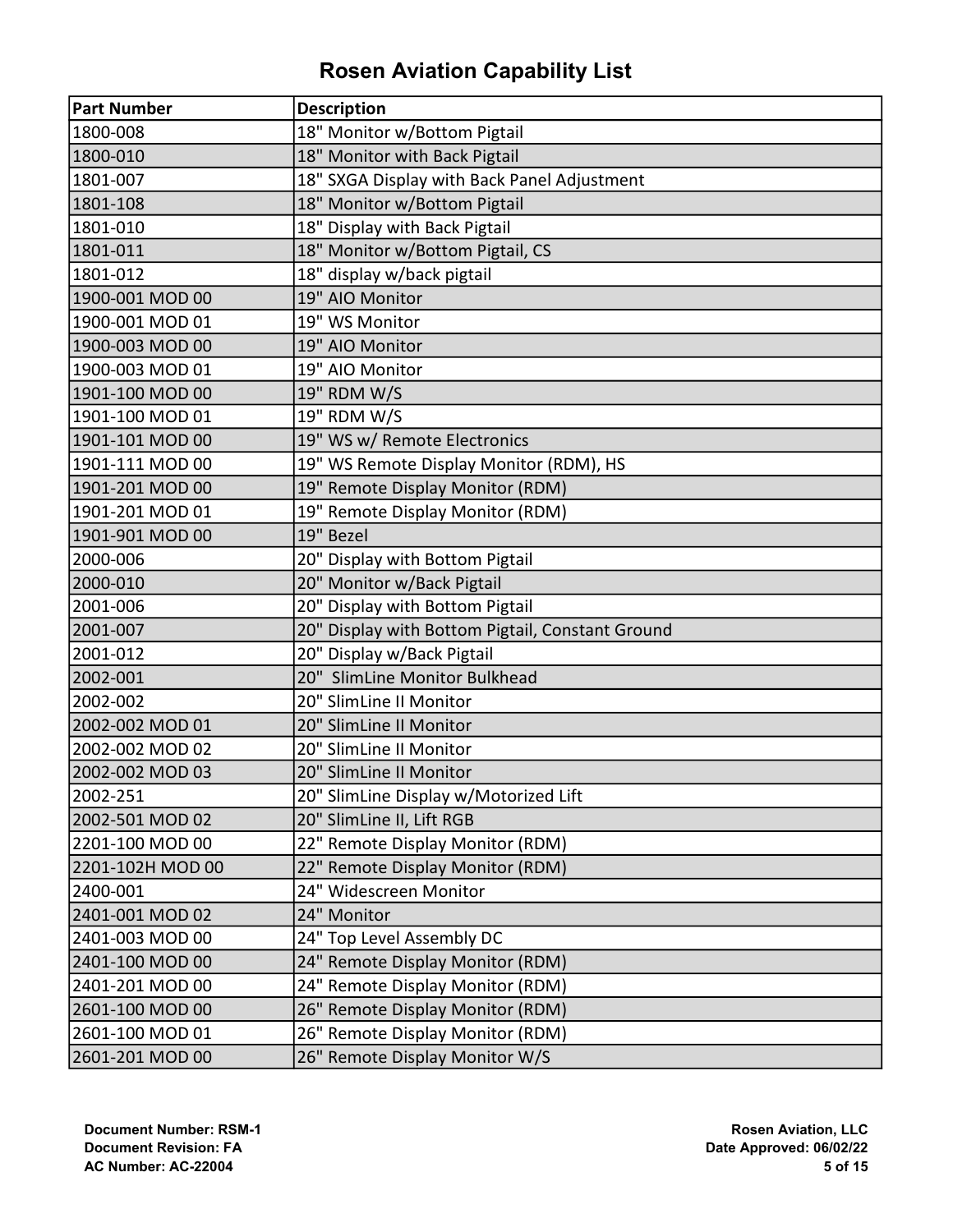| Part Number       | <b>Description</b>                                   |
|-------------------|------------------------------------------------------|
| 2601-201 MOD 01   | 26" Remote Display Monitor W/S                       |
| 2601-201 MOD 02   | 26" Remote Display Monitor W/S                       |
| 3201-100 MOD 00   | Top Level Assembly, RDM 32" W/S                      |
| 3201-100 MOD 01   | 32" Remote Display Module (RDM)                      |
| 3201-102H MOD 00  | 32" Remote Display Module (RDM)                      |
| 3201-201 MOD 01   | 32" Remote Display Module (RDM)                      |
| 4201-100 MOD 00   | 42" RDM, ROSEN                                       |
| 4201-201 MOD 01   | 42" Remote Display Monitor W/S                       |
| 441-2028-100      | Remote Monitor Electronics Box (RMEB), Smart         |
| 441-2056-100      | 24" 4K Monitor                                       |
| 4KD240-300 MOD 00 | 24" 4K Monitor                                       |
| 5600-010          | 5.6" SlimLine Display and Arm / Center Mount         |
| 5600-020          | 5.6" SlimLine Display                                |
| 5600-030          | 5.6" SlimLine Display                                |
| 5600-040          | 5.6" Slimline Display w/Ext. Plug                    |
| 5600-060          | 5.6" SlimLine Display Left Mount                     |
| 5600-061          | 5.6" SlimLine Display Right Mount                    |
| 5600-080          | 5.6" SlimLine Display with RNVAP-5PLL Arm            |
| 5600-082          | 5.6" SlimLine, RNVAP, Left Mount                     |
| 5600-100          | 5.6" SlimLine Display w/Side Mount Arm               |
| 5600-120          | 5.6" SlimLine Display, Left Mount, 9" Gooseneck Arm  |
| 5600-121          | 5.6" SlimLine Display, Right Mount, 9" Gooseneck Arm |
| 5600-130          | 5.6" SlimLine Pedestal Mount                         |
| 5600-140          | 5.6" SlimLine Pedestal Mount 330°                    |
| 5600-161          | 5.6" SlimLine Sidewall Mount                         |
| 5600-163          | 5.6" SlimLine Display with Right Swing Out - Gray    |
| 5600-170          | 5.6" Slimline Display Cockpit Cabin Mount            |
| 5600-182          | 5.6" SlimLine Display, RNVAP 5PAB Arm, Left Mount    |
| 5600-183          | 5.6" SlimLine Display, RNVAP 5PAB Arm, Right Mount   |
| 5601-006          | 5.6" SlimLine Monitor Top Mount, Right               |
| 5601-010          | 5.6" SlimLine III Center Mount SXP                   |
| 5601-011          | 5.6" Display w/ POGO Arm                             |
| 5601-020          | 5.6" SlimLine Monitor w/Arm Assembly                 |
| 5601-021          | 5.6" SlimLine Monitor, PCP Arm, POGO                 |
| 5601-030          | 5.6" SlimLine Monitor w/ Arm Assembly                |
| 5601-033          | 5.6" SlimLine Display, SS PCR5                       |
| 5601-035          | 5.6" SlimLine, SS PCR5, POGO                         |
| 5601-036          | 5.6" Display w/ POGO Locking Arm                     |
| 5601-060          | 5.6" SlimLine Monitor w/ Arm Assembly                |
| 5601-061          | 5.6" SlimLine Monitor w/ Arm assembly                |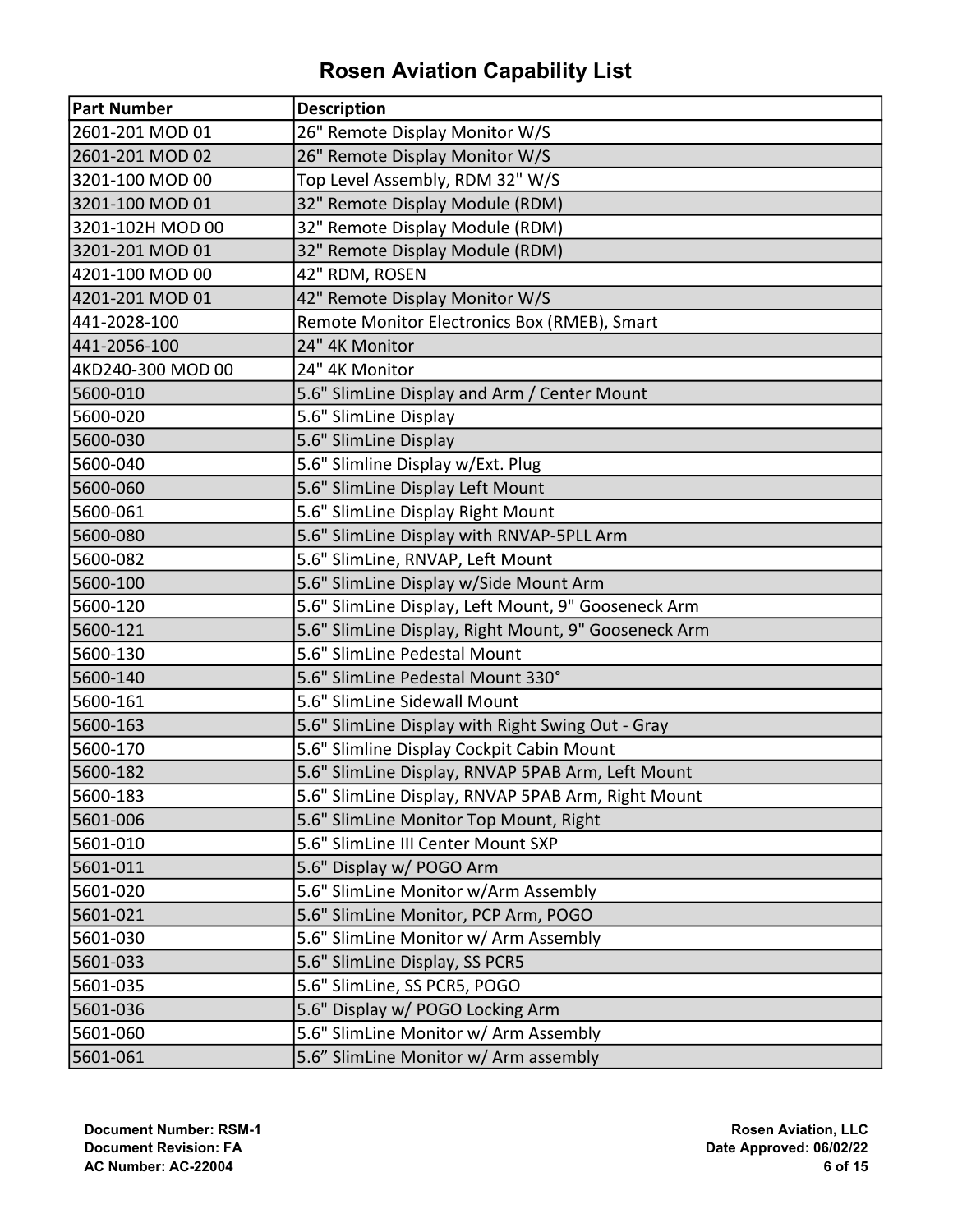| <b>Part Number</b> | <b>Description</b>                                         |
|--------------------|------------------------------------------------------------|
| 5601-081           | 5.6" SlimLine, ULL, Left Mount                             |
| 5601-100           | 5.6" SlimLine Display with Side Mount Arm                  |
| 5601-110           | 5.6" SlimLine Monitor w/ Flight Deck Mount Arm Assembly    |
| 5601-111           | 5.6" Display w/ POGO Arm Placard                           |
| 5601-130           | 5.6" Pedistal Mount 180 Rotation                           |
| 5601-161           | 5.6" SlimLine III Right, Sidwall Mount                     |
| 5601-165           | 5.6" Right Hand Sidewall Flight Deck Mount                 |
| 5601-170           | 5.6" SlimLine III CCM                                      |
| 5601-171           | 5.6" SlimLine III CCM w/logo                               |
| 5601-182           | 5.6" SlimLine III, UAB left mount, 12V                     |
| 5601-183           | 5.6" SlimLine III, UAB right mount, 12V                    |
| 5601-190           | 5.6" Slimline III, Falcon Arm, Extended                    |
| 6500-010           | 6.5" Slimline, Center, SXP5 Arm                            |
| 6500-010 MOD 01    | 6.5" Slimline, Center, SXP5 Arm                            |
| 6500-011           | 6.5" Center SXP6.5 POGO Arm                                |
| 6500-011 MOD 01    | 6.5 Slimline, Center, SXP5 POGO Arm                        |
| 6500-025           | 6.5" Slimline, PCP.2 POGO Arm                              |
| 6500-037           | 6.5" SlimLine, PCR5 Arm, POGO Pin                          |
| 6500-061           | 6.5" SlimLine, Right Mount, SLA Arm                        |
| 6500-080           | 6.5" SlimLine, Left Mount, ULL-L                           |
| 6500-081           | 6.5" SlimLine, Right Mount, ULL-R                          |
| 6500-111           | 6.5" Monitor Assembly, Center, SXP6.5 Arm, w/Select Switch |
| 6500-111 MOD 01    | 6.5" Monitor Assembly, Center, SXP6.5 Arm, w/Select Switch |
| 6500-127 MOD 01    | 6.5" SlimLine, Right, Gooseneck Arm                        |
| 6500-137 MOD 00    | 6.5" SlimLine, Locking PCR5 Arm, POGO Pin 4/5 Jumper       |
| 6500-182           | 6.5" SlimLine, Left Mount                                  |
| 6500-182 MOD 01    | 6.5" SlimLine, Left Mount, 12V, UAB                        |
| 6500-183           | 6.5" SlimLine, Right Mount                                 |
| 6500-184           | 6.5" SlimLine, Center, UAB Arm                             |
| 7000-010           | 7" WideScreen, Center, SXP5 Arm                            |
| 7000-011           | 7" WideScreen, Center Mount, SXP5 ARM, POGO                |
| 7000-013           | 7" WideScreen, Center Mount w/Select Switch                |
| 7000-015           | 7" WideScreen, Center Mount, Select Switch, POGO Arm       |
| 7000-030           | 7" WideScreen, Center, PCR Arm                             |
| 7000-035           | CENTER MOUNT w/SELECT SWITCH PCR5 ARM, POGO                |
| 7000-037           | 7" WideScreen, Center, Select Switch, PCR5 POGO Locking    |
| 7000-038           | 7" WideScreen, Center, 90° CCW PCR5 Locking POGO           |
| 7000-060           | 7" WideScreen, Left, SLA5 Left Arm                         |
| 7000-061           | 7" WideScreen, Right, SLA5 Right Arm                       |
| 7000-111           | 7" WideScreen, Center, SXP5 POGO Arm                       |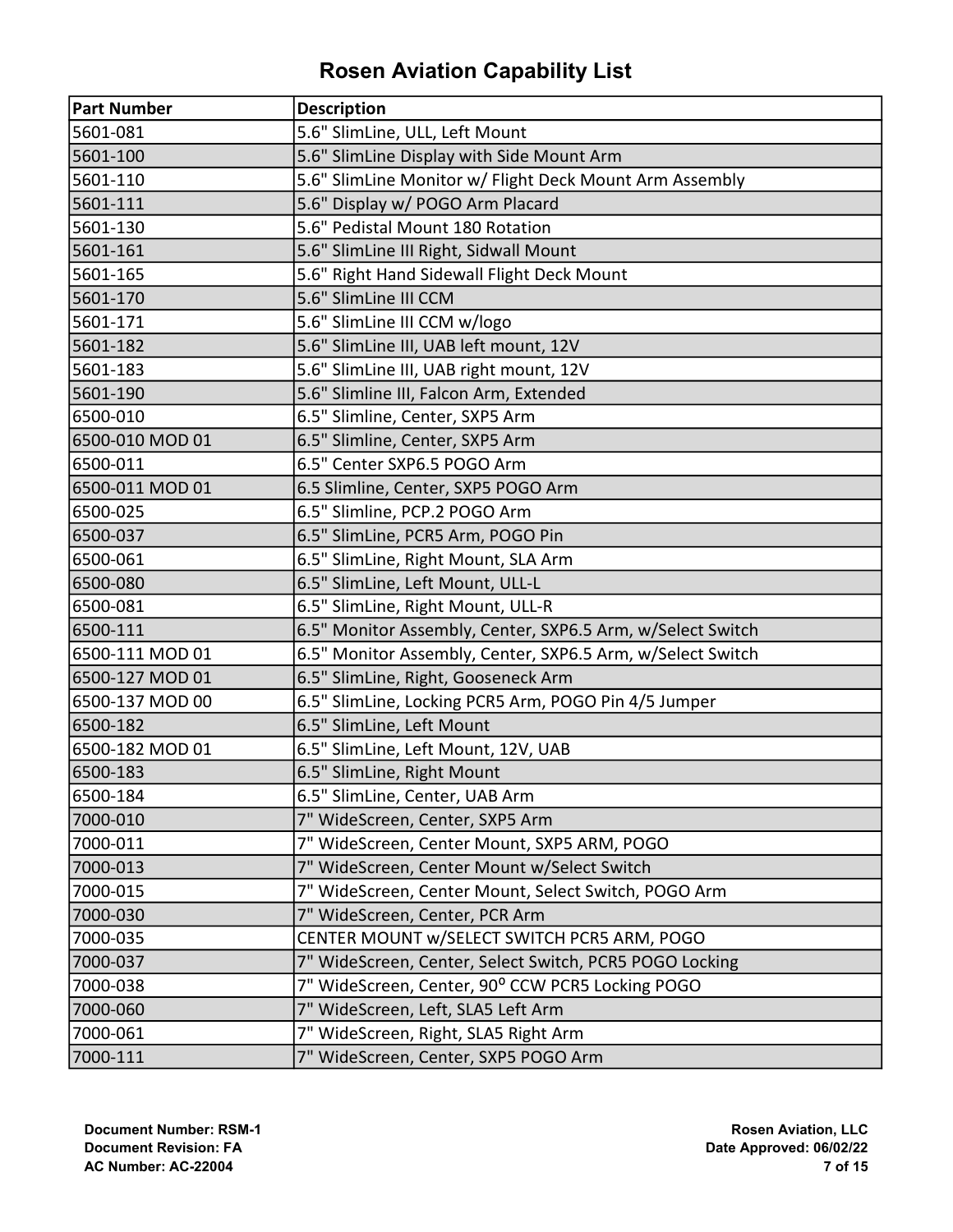| <b>Part Number</b> | <b>Description</b>                               |
|--------------------|--------------------------------------------------|
| 7000-181           | 7" WideScreen, Right, UAB5 Arm                   |
| 7001-001           | 7" WideScreen, Sidewall Mount                    |
| 7001-008           | 7" WideScreen, Sidewall Mount w/Select Switch    |
| 7001-009           | 7" WideScreen, Sidewall Mount w/Select Switch    |
| 7001-102 MOD 00    | 7" WideScreen, Sidewall Mount, Beige             |
| 7001-103 MOD 00    | 7" WideScreen, Sidewall Mount, Left, Beige, SS   |
| 7002-001 MOD 00    | 7" WideScreen, Bulkhead                          |
| 7002-013 MOD 00    | 7" WideScreen, Center, SXP Arm                   |
| 7002-015 MOD 00    | 7" WideScreen, Center, POGO                      |
| 7002-033 MOD 00    | 7" Wide Screen, Center, PCR                      |
| 7002-035 MOD 00    | 7" WideScreen, Center Mount, POGO                |
| 7002-037 MOD 00    | 7" WideScreen, Center, PCR5 180 Arm              |
| 7002-037 MOD 02    | 7" WideScreen, Locking Center Mount, POGO        |
| 7002-038 MOD 00    | 7" WideScreen, Center, PCR5 90 Arm               |
| 7002-040 MOD 00    | 7" WideScreen, Center, POGO                      |
| 7002-060 MOD 01    | 7" WideScreen, Left, 7002 Monitor, SLA5 Left Arm |
| 7002-061 MOD 01    | 7" WideScreen, Right, SLA5 Arm                   |
| 7002-065 MOD 00    | 7" WideScreen, Right Mount POGO                  |
| 7002-080 MOD 00    | 7" WideScreen, Left, ULL Arm                     |
| 7002-081 MOD 00    | 7" WideScreen, Right, ULL Arm                    |
| 7002-111 MOD 00    | 7" WideScreen, Center, POGO                      |
| 7002-126 MOD 00    | 7" WideScreen, Left, RGD9 Arm                    |
| 7002-127 MOD 00    | 7" WideScreen, Right, RGD9 Arm                   |
| 7002-260 MOD 00    | 7" WideScreen, SDI, Left, SLA5 Arm               |
| 7002-261 MOD 00    | 7" WideScreen, SDI, Right, SLA5 Arm              |
| 7002-320 MOD 00    | 7" WideScreen, Gooseneck, Left, SDI, RS232       |
| 7002-321 MOD 00    | 7" WideScreen, Gooseneck, Right, SDI, RS232      |
| 7002-360 MOD 01    | 7" Widescreen, SDI, Left                         |
| 7002-361 MOD 00    | 7" Widescreen, SDI, Right                        |
| 7002-361 MOD 01    | 7" Widescreen, SDI, Right                        |
| 7004-060 MOD 00    | 7" Composite, SLA5 Arm Mount, Left               |
| 7004-061 MOD 00    | 7" Composite, SLA5 Arm Mount, Right              |
| 7004-363 MOD 00    | 7" HD WS, RIGHT, SDI, RS232                      |
| 7006-001 MOD 00    | <b>Galley Touch Screen</b>                       |
| 7006-001 MOD 01    | <b>Galley Touch Screen</b>                       |
| 7006-001 MOD 02    | <b>Galley Touch Screen</b>                       |
| 8400-010           | 8.4" Display w/Arm                               |
| 8400-011           | 8.4" Display w/ Arm, POGO Pins                   |
| 8400-020           | 8.4" w/Ext Arm & Plug                            |
| 8400-030           | 8.4" SlimLine LCD Monitor with Articulating Arm  |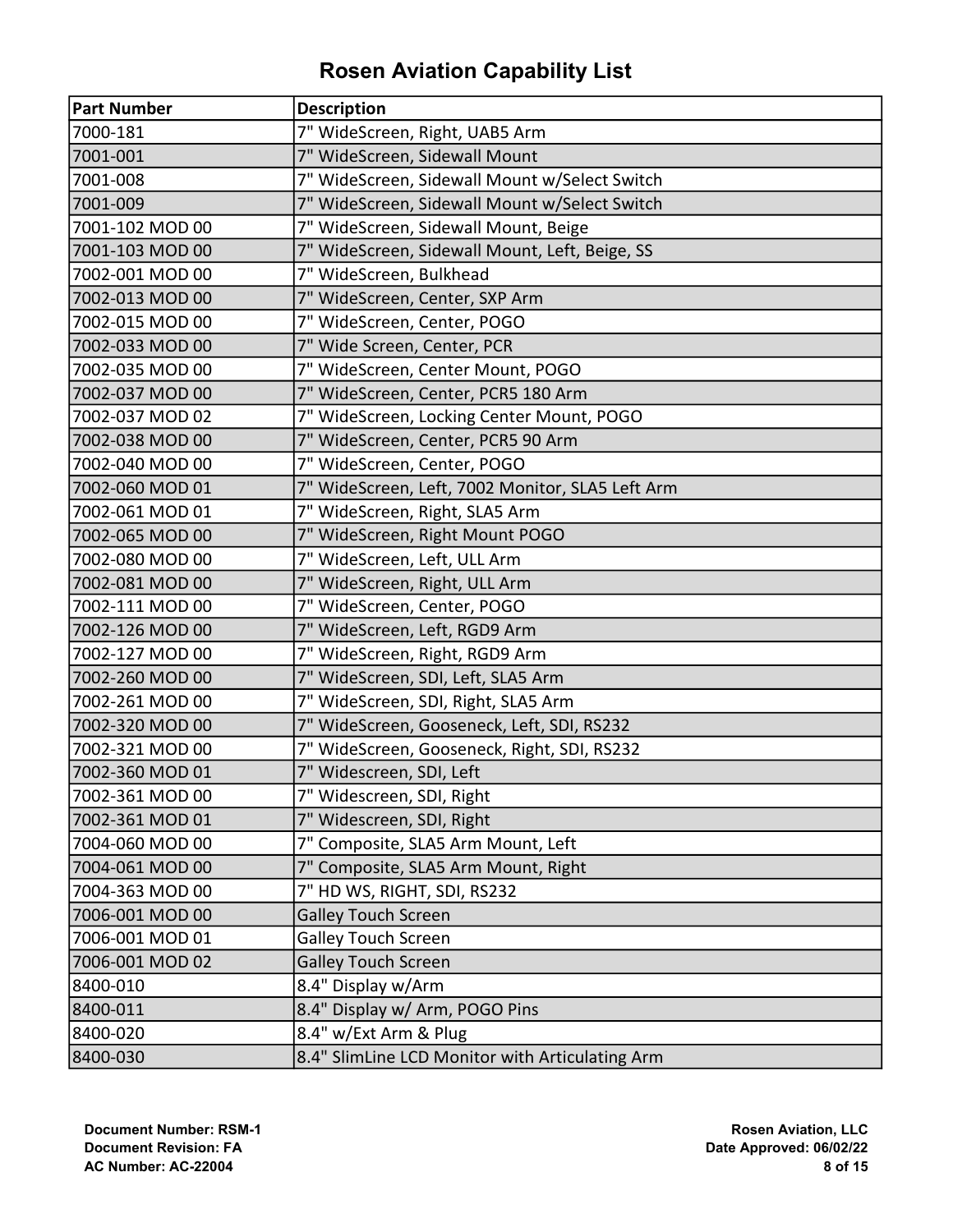| <b>Part Number</b> | <b>Description</b>                                           |
|--------------------|--------------------------------------------------------------|
| 8400-033           | 8.4" SlimLine LCD Monitor, Center Mount, Select Switch       |
| 8400-060           | 8.4" Display, w/Arm, Left                                    |
| 8400-061           | 8.4" Display, w/Arm, Right                                   |
| 8400-070           | 8.4" Display, w/Arm, Center                                  |
| 8400-121           | 8.4" Display, Right 3" Gooseneck Arm                         |
| 8400-124           | 8.4" Display, Left Gooseneck                                 |
| 8400-125           | 8.4" Display, Right Gooseneck                                |
| 8402-001           | 8.4" Bulkhead Monitor                                        |
| 8402-010           | 8.4" SlimLine III, Center Mount, SXP                         |
| 8402-011           | 8.4" SlimLine III, Center Mount, POGO                        |
| 8402-020           | 8.4" SlimLine III, Center Mount w/PCP Arm                    |
| 8402-021           | 8.4" SlimLine III, Center Mount, POGO                        |
| 8402-030           | 8.4" SlimLine III, Center Mount, PCR8 Arm                    |
| 8402-033           | 8.4" Slimline III, Center, SS, PCR8 Arm                      |
| 8402-035           | 8.4" SlimLine III, Center Mount, POGO, Select Switch         |
| 8402-037           | 8.4" SlimLine Monitor w/ Locking Arm Assembly                |
| 8402-039           | 8.4" SLIMLINE III, MONITOR, SS 90°CW PCR8 LOCKING POGO ARM   |
| 8402-060           | 8.4" Display w/Arm, Left                                     |
| 8402-061           | 8.4" Display w/Arm, Right                                    |
| 8402-111           | 8.4" SlimLine III Center SXP8 POGO Arm, Placard              |
| 8402-124           | 8.4" SlimLine III, 9" Gooseneck, Left                        |
| 8402-125           | 8.4" SlimLine III, 9" Gooseneck, Right                       |
| 8403-001           | 8.4" Monitor, Bulkhead Mount                                 |
| 8403-001 MOD 01    | 8.4" Monitor, Bulkhead Mount                                 |
| 8403-010           | 8.4" SlimLine IV, Center Mount, SXP                          |
| 8403-010 MOD 01    | 8.4" SlimLine IV, Center Mount, SXP                          |
| 8403-011           | 8.4" SlimLine IV, SXP POGO Arm                               |
| 8403-020 MOD 01    | 8.4" SlimLine IV, Center Mount, PCP8 Arm                     |
| 8403-030           | 8.4" SlimLine IV, Center Mount, PCR8 Arm                     |
| 8403-030 MOD 01    | 8.4" Monitor, Center Mount w/PCR8 Arm                        |
| 8403-034           | 8.4" SlimLine IV, Center Mount, PCR POGO Arm                 |
| 8403-037           | 8.4" SlimLine IV, Center Mount, PCR POGO Locking Arm         |
| 8403-037 MOD 01    | 8.4" MONITOR, CENTER MOUNT, w/LOCKING PCR8 POGO ARM          |
| 8403-038           | 8.4" SlimLine IV, 90° CCW PCR8 Locking Pogo Arm              |
| 8403-038 MOD 01    | 8.4" SlimLine IV, 90° CCW PCR8 Locking Pogo Arm              |
| 8403-039           | 8.4" SlimLine IV, Select Switch 90° CW PCR8 Locking Pogo Arm |
| 8403-040 MOD 00    | 8.4" SlimLine IV, w/Locking POGO PCR8 Arm, Brush Aluminum    |
| 8403-060 MOD 00    | 8.4" Slimline IV, Left Mount w/SLA8R Arm                     |
| 8403-061 MOD 01    | 8.4" Slimline IV, Right Mount w/SLA8R Arm                    |
| 8403-111           | 8.4" SlimLine IV, Center Mount, SXP POGO Arm, Placard        |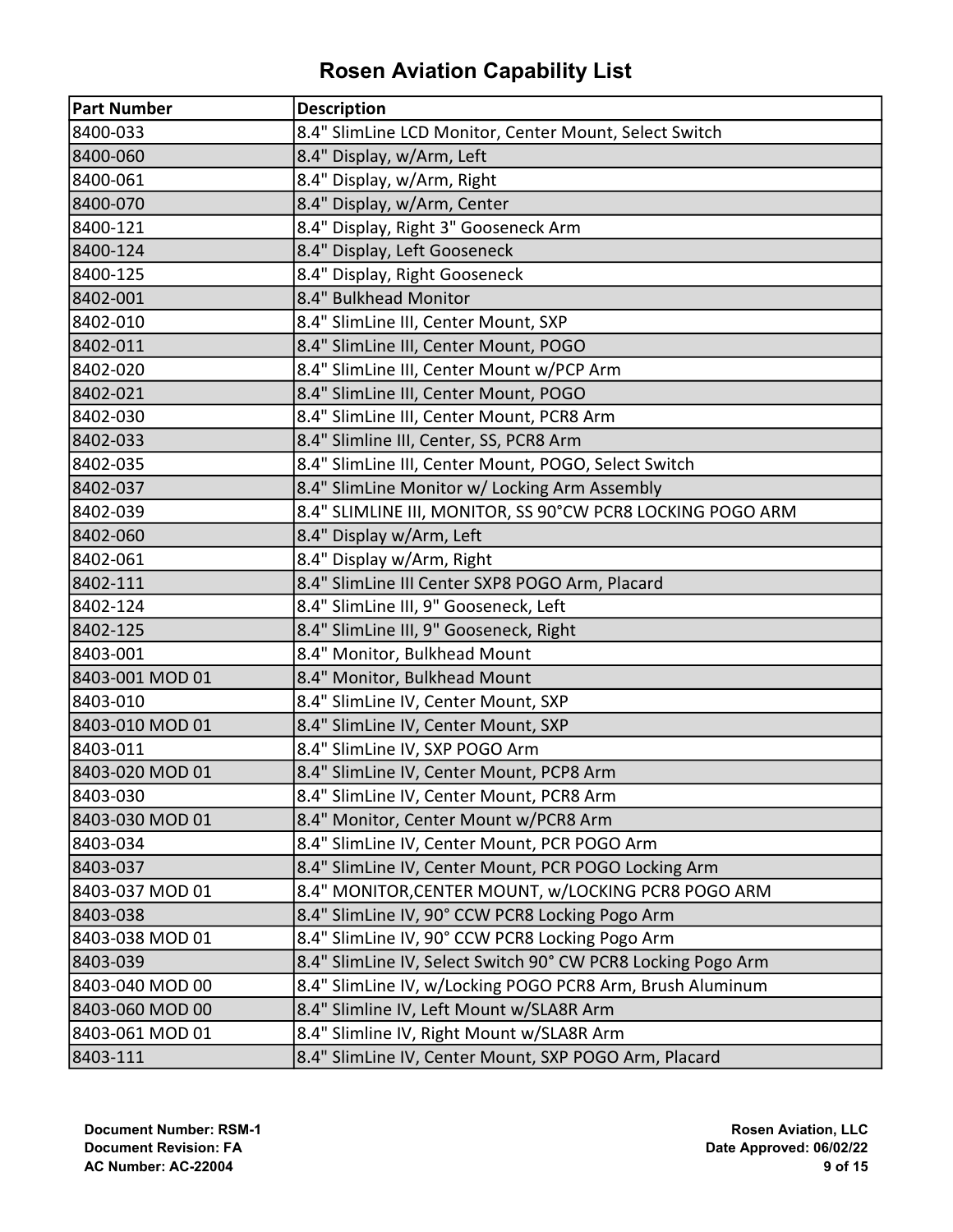| Part Number      | <b>Description</b>                                     |
|------------------|--------------------------------------------------------|
| 8403-111 MOD 01  | 8.4" SlimLine IV, Center Mount, SXP POGO Arm, Placard  |
| 8403-127         | 8.4" SlimLine IV, 9" Gooseneck Arm                     |
| 8403-127 MOD 01  | Top Level Assembly, 8.4" Monitor, Right, Gooseneck Arm |
| 9000-010 MOD 00  | 9" WS Center Mount                                     |
| 9000-037 MOD 00  | 9" WS Center, PCR5 Arm                                 |
| 9000-045H MOD 00 | 9" Center Monitor, Locking Arm                         |
| 9000-047H MOD 00 | 9" LCD Monitor Center, Non-Locking Arm                 |
| 9000-111 MOD 00  | 9" WS, Center Mount, POGO Arm, Placard                 |
| 9000-137 MOD 00  | 9" Display, G250 SDI Arm                               |
| 9000-138 MOD 01  | 9" Monitor, G280 SDI Arm                               |
| 9000-224 MOD 00  | 9" WS, Left, Gooseneck                                 |
| 9000-224 MOD 01  | 9" WS, Left, Gooseneck                                 |
| 9000-225 MOD 00  | 9" WS, Right, Gooseneck                                |
| 9000-225 MOD 01  | 9" WS Right, Gooseneck                                 |
| 9000-237 MOD 00  | 9" MONITOR, CENTER                                     |
| 9000-260 MOD 00  | 9" WS, Left, SDI, SLA Arm                              |
| 9000-261 MOD 00  | 9" WS, Right, SDI, SLA Arm                             |
| 9000-324 MOD 00  | 9" WS Monitor, Left, Gooseneck, RS232                  |
| 9000-325 MOD 00  | 9" WS Monitor, Right, Gooseneck, RS232                 |
| 9000-360 MOD 00  | 9" WS, Left, SDI, RS-232                               |
| 9000-361 MOD 00  | 9" WS, Right, SDI, RS-232                              |
| 9001901          | 20" SlimLine Display w/Motorized Lift                  |
| 9200-0102-005    | 10.4" LCD Monitor w/Bottom Pigtail                     |
| 9200-0102-006    | 10.4" LCD Monitor w/C1 Cessna Connector                |
| 9200-0102-080    | 10.4" LCD Monitor on Arm                               |
| 9200-0103-121    | 8.4" Display, Right 3" Gooseneck Arm                   |
| 9200-0106-010    | 20" Monitor w/Back Pigtail                             |
| 9200-0106-252    | 20" Monitor w/Bottom Pigtail, Constant Ground          |
| 9200-0106-256    | 20" Monitor w/Back Pigtail                             |
| 9200-0108-007    | 14" Display with bottom pigtail                        |
| 9200-0108-082    | 14" Monitor with CKC Arm                               |
| 9200-0108-310    | 14" Display with bottom pigtail                        |
| 9200-0109-008    | 18" Monitor w/Bottom Pigtail                           |
| 9200-0109-010    | 18" Monitor with Back Pigtail                          |
| 9200-0109-112    | 18" Display w/Back Pigtail                             |
| 9200-0109-108    | 18" Monitor w/Bottom Pigtail                           |
| 9200-0109-110    | 18" Display with Back Pigtail                          |
| 9200-0109-111    | 18" Monitor w/Bottom Pigtail, CS                       |
| 9200-0115-130    | 5.6" SlimLine Pedestal Mount                           |
| 9200-0115-140    | 5.6" SlimLine Pedestal Mount 330°                      |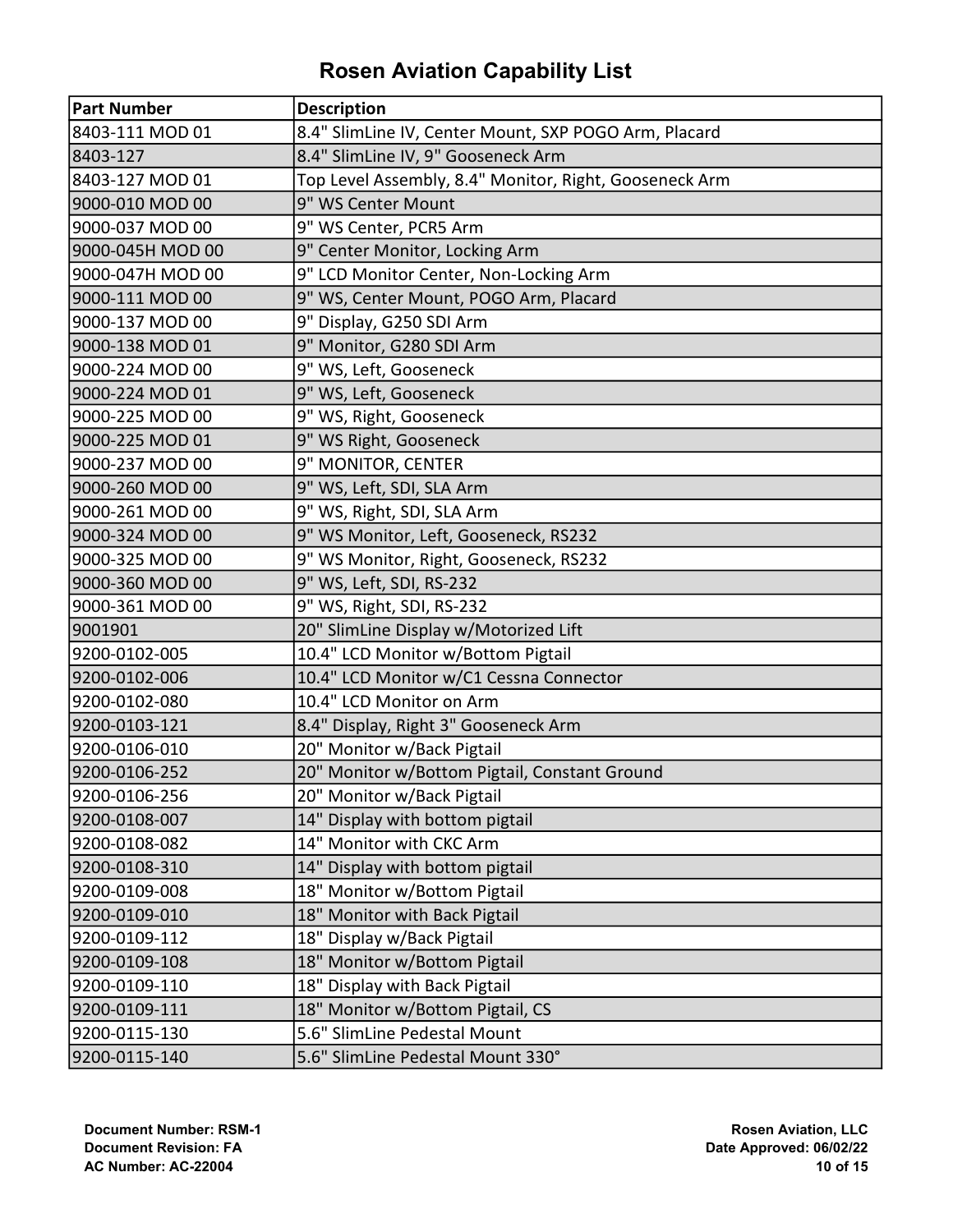| <b>Part Number</b>    | <b>Description</b>                                           |
|-----------------------|--------------------------------------------------------------|
| 9200-0116-002         | Slimline Base Receptacle / 28 Volt Configuration RSLM-5SB/28 |
| 9200-0116-004         | Slimline Base Receptacle / 28 Vdc                            |
| 990-E0890-005         | 9" LCD Monitor w/5.5" Locking Arm                            |
| 990-E0890-006         | 9" LCD Monitor w/5.5" Arm                                    |
| 990-E0890-045         | 9" Center Monitor, Locking Arm                               |
| 990-E0890-047         | 9" LCD Monitor Center, Non-Locking Arm                       |
| 990-E0891-001         | Base Receptacle, Universal Flange                            |
| 990-E0891-005         | Base Receptacle, Micro-D Ethernet                            |
| 990-E0891-211         | Base Receptacle, Universal Flange, HS                        |
| 990-E1010-001         | 10.1" Touchscreen (OST)                                      |
| 990-E1700-001         | 17.5" WS Monitor, Ovation Select Version                     |
| 990-E1900-001         | 19" WS Monitor, Ovation Select Version                       |
| 990-E1900-002         | RDM, 19" W/S, Male RJ-45                                     |
| 990-E2200-001         | 22" Remote Display Monitor (RDM)                             |
| 990-E2400-001         | 24" Remote Display Module (RDM)                              |
| 990-E3200-002         | 32" Remote Display Module (RDM)                              |
| 990-E4790-004         | Ovation Select, HD Scalar                                    |
| 990-E4790-108         | Ovation Select, HD Scalar                                    |
| CTS100-001 MOD 01     | 10.1" Touchscreen Control Panel                              |
| CTS100-102H MOD 00    | 10.1" Touchscreen (OST)                                      |
| RGD-9C-L/28           | 5.6" SlimLine Display, Left Mount, 9" Gooseneck Arm          |
| RGD-9C-R/28           | 5.6" SlimLine Display, Right Mount, 9" Gooseneck Arm         |
| RLCD14-5/28           | 14" VGA Monitor, 28V                                         |
| RLCD14-5B1/28         | 14" VGA Monitor, 28V Bottom Exit Harness                     |
| RLCD14-5-B1/28        | 14" VGA Monitor, 28V Bottom Exit Harness                     |
| RLCD14-6/28           | 14" Thinline Display, 28V                                    |
| RLCD14-6-B1/28        | 14" Thinline Display, Bottom Pigtail, 28V                    |
| RLCD14-7/28           | 14" Window Mount, 28V                                        |
| RLCD14-7-B1/28        | 14" Window Mount, 28V Bottom Exit Harness                    |
| RLCD14-8-B1/28        | 14" Monitor with bottom pigtail                              |
| RLCD14-8-B2/28        | 14" Monitor with back pigtail                                |
| RLCD14-8CKC-CS-WO/28  | 14" Monitor with CKC Arm                                     |
| RLCD14-8-CKC-CS-WO/28 | 14" Monitor with CKC Arm                                     |
| RLCD14-8-CS-B1/28     | 14" Monitor with bottom pigtail                              |
| RLCD18-6-AD-B1/28     | 18" Monitor w/Bottom Pigtail                                 |
| RLCD18-6-B1/28        | 18" Monitor w/Bottom Pigtail                                 |
| RLCD18-6-B1-AD/28     | 18" Monitor w/Bottom Pigtail                                 |
| RLCD18-6-B2/28        | 18" Monitor with Back Pigtail                                |
| RLCD20-6B-B1/28       | 20" Monitor w/Bottom Pigtail                                 |
| RLCD20-6B-B2/28       | 20" Monitor w/Back Pigtail                                   |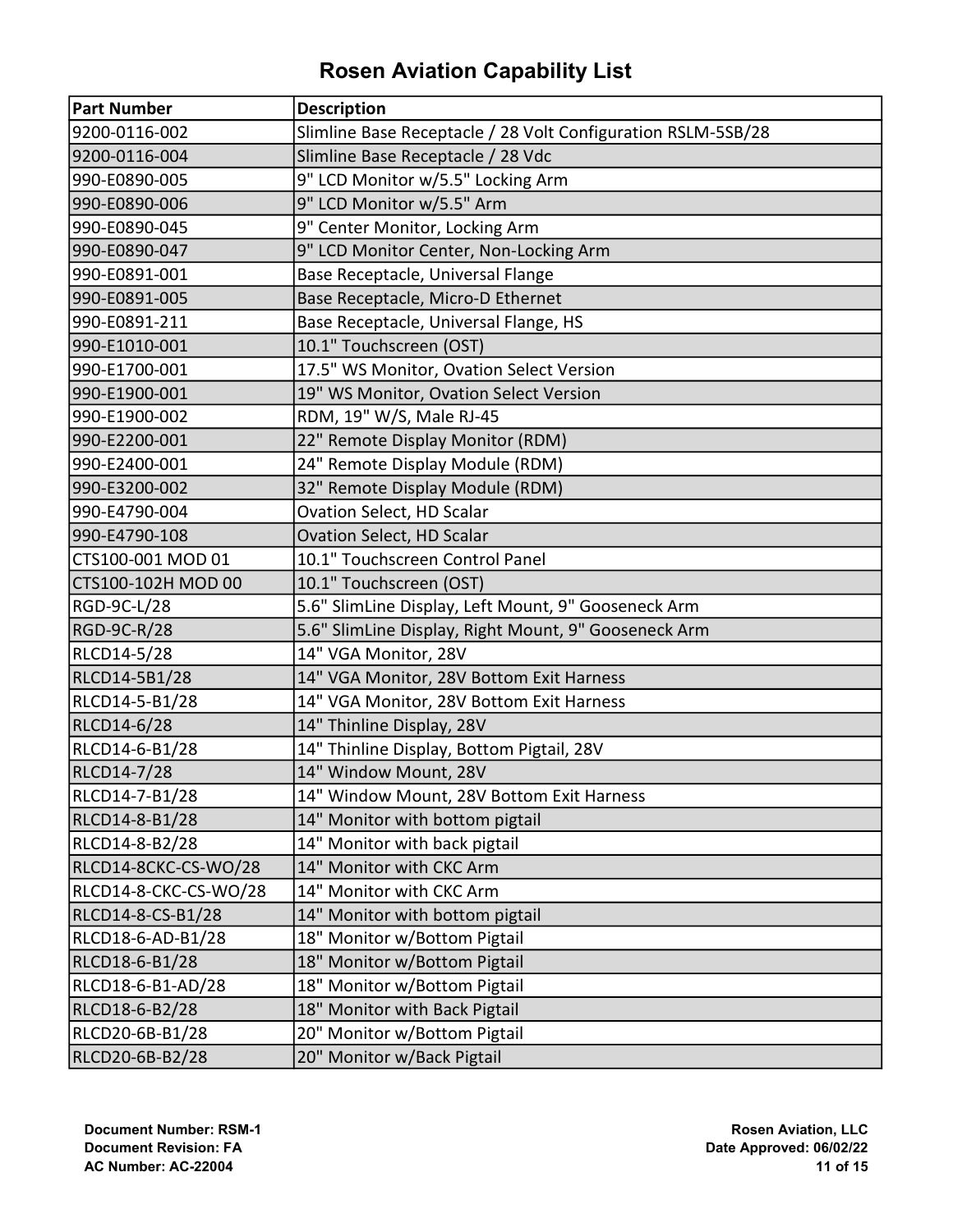| <b>Part Number</b> | <b>Description</b>                                |
|--------------------|---------------------------------------------------|
| RLCD6L-1MPM        | 5.6" Slimline Pedestal Mount                      |
| RLCD6L-1MPM/28     | 5.6" SlimLine Pedestal Mount                      |
| RLCD6L-1PMT/28     | 5.6" SlimLine Pedestal Mount 330°                 |
| RNVAP-5ULL-L/28    | 5.6" SlimLine w/left mount arm                    |
| RNVAP-5ULL-L-WO/28 | 5.6" SlimLine w/left mount arm                    |
| RNVAP-5ULL-R/28    | 5.6" SlimLine w/right mount arm                   |
| RNVAP-5ULL-R-WO/28 | 5.6" SlimLine w/right mount arm                   |
| RNVAP-5ULP-L-WO/28 | 5.6" SlimLine Display w/left mount arm            |
| RNVAP-5ULP-L/28    | 5.6" SlimLine Display w/left mount arm            |
| RNVAP-5UVK/28      | 5.6" SlimLine Display w/Side Mount Arm            |
| RNVAP-5UVK-WO/28   | 5.6" SlimLine Display w/Side Mount Arm            |
| RSLM-5CCM/28       | 5.6" SlimLine Display Cockpit Cabin Mount         |
| RSLM-5PCP-WO/28    | 5.6" SlimLine Display                             |
| RSLM-5PCR-WO/28    | 5.6" SlimLine Display                             |
| RSLM-5SA/28        | Slimline Base Receptacle / 28 Vdc                 |
| RSLM-5SB/28        | Slimline Base Receptacle / 28 Vdc                 |
| RSLM-5SLA-L/28     | 5.6" SlimLine Display and arm / left mount        |
| RSLM-5SLA-L-WO/28  | 5.6" SlimLine Display and arm / left mount        |
| RSLM-5SLA-R/28     | 5.6" SlimLine Display and arm / right mount       |
| RSLM-5SLA-R-WO/28  | 5.6" SlimLine Display and arm / right mount       |
| RSLM-5SLB-WO/28    | 5.6" Display w/Ext. Plug Slimline                 |
| RSLM-5SXP/28       | 5.6" SlimLine Display and arm / center mount      |
| RSLM-5SXP-WO/28    | 5.6" SlimLine Display and arm / center mount      |
| RSLM-5WTM-R/28     | 5.6" SlimLine Display with Right Swing Out        |
| RSLM-5WTM-R-118/28 | 5.6" SlimLine Display with Right Swing Out - Gray |
| RSLM84-1RGD-R/28   | 8.4" Display, Right 3" Gooseneck Arm              |
| RSLM84-1SXP-WO/28  | 8.4" Display                                      |
| SDM156-001 MOD 00  | 15.6" Smart Display Module                        |
| SDM185-001 MOD 00  | 18.5" Smart Bulkhead Display                      |
| SDM220-001 MOD 00  | 22" Smart Bulkhead Display                        |
| SDM220-111 MOD 00  | 22" Smart Display                                 |
| SDM240-201 MOD 00  | 24" Smart Bulkhead Display                        |
| SDM240-201 MOD 01  | 24" Smart Bulkhead Display                        |
| SDM260-001 MOD 00  | 26" Smart Bulkhead Display                        |
| SDM320-001 MOD 00  | 32" Smart Bulkhead Display                        |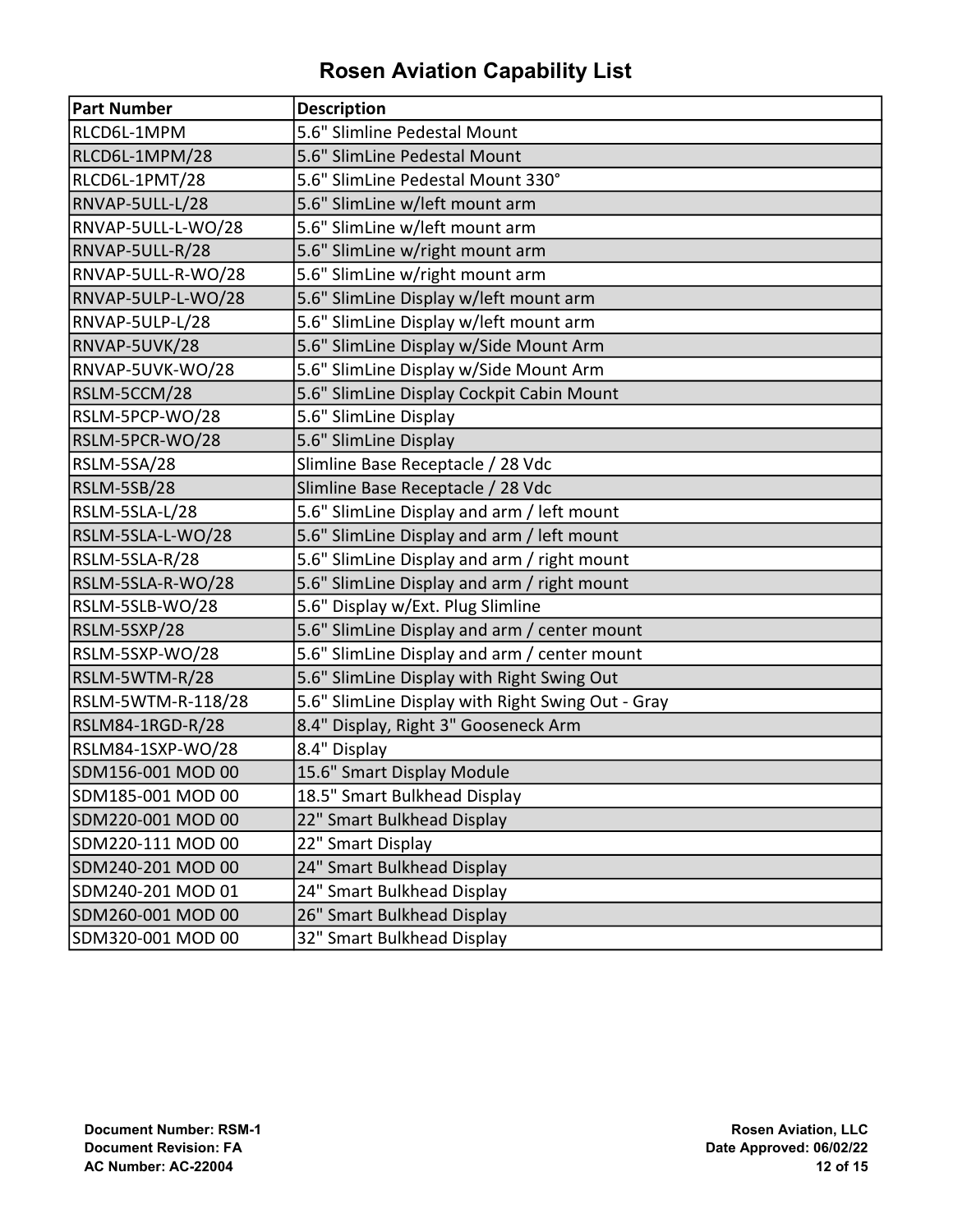| <b>Revision History</b>      |                                                                         |                  |  |
|------------------------------|-------------------------------------------------------------------------|------------------|--|
| <b>Revision</b>              | <b>Change(s) Made</b>                                                   |                  |  |
|                              |                                                                         | <b>Authority</b> |  |
| A                            | Initial Release (Changed from Doc # 9002893)                            | AC-14005         |  |
| B                            | Add 1700-002 MOD 6                                                      | AC-14006         |  |
| $\mathsf C$                  | Add 8403-039                                                            | AC-14009         |  |
| D                            | Add 990-E0891-001 and 990-E1900-002                                     | AC-14010         |  |
| $\overline{\mathsf{F}}$      | Add 2201-100 MOD 00                                                     | AC-14012         |  |
| G                            | Add 7002-361 MOD 00                                                     | AC-14015         |  |
| H                            | Add 2001-012/9200-0106-256 and 0100-211H MOD 00/990-E0891-211           | AC-14016         |  |
| IJ                           | Add 2601-201 MOD 01                                                     | AC-14022         |  |
| К                            | Add 1200-138 MOD 00                                                     | AC-14024         |  |
| ΙL                           | Add 0700-108H MOD 00 and 990-E4790-108                                  | AC-14025         |  |
| ΙM                           | Add 0100-139 MOD 00 and 0100-140 MOD 00                                 | AC-14026         |  |
| N                            | Add 8402-021                                                            | AC-14027         |  |
| $\mathsf{P}$                 | Add 1560-001 MOD 00                                                     | AC-14028         |  |
| $\mathsf R$                  | Add 0700-107 MOD 01 and 1402-103                                        | AC-14032         |  |
| T                            | Add 9200-0108-007                                                       | AC-14033         |  |
| lu                           | Add 0700-001 MOD 00 and separate sections for Limited Radio and Limited | AC-14036         |  |
|                              | Accessory                                                               |                  |  |
| l٧                           | Add 7001-103 MOD 00 to Limited Accessory                                | AC-14037         |  |
| W                            | Add 0603-003 MOD 01 to Limited Accessory                                | AC-14039         |  |
| Y                            | Remove 0801-500 MOD 00.                                                 | AC-14040         |  |
|                              | Add 0800-500 MOD 00, 2201-102H MOD 00, 1702-003 MOD 00, 7000-013, 9000- |                  |  |
|                              | 111 MOD 00 and 990-E2200-001                                            |                  |  |
| AA                           | Add 7000-181                                                            | AC-14042         |  |
| AB                           | Add 0602-002 MOD 00                                                     | AC-14043         |  |
| <b>AC</b>                    | Add 1042-229 MOD 01, 1401-082, 9200-0108-082, RLCD14-8-CKC-CS-WO/28 and | AC-15001         |  |
|                              | RLCD14-8CKC-CS-WO/28                                                    |                  |  |
| <b>AD</b>                    | Add 0604-003 MOD 00 and 1900-003 MOD 01                                 | AC-15002         |  |
| AF                           | Add 7006-001 MOD 01                                                     | AC-15005         |  |
| AG                           | Add 9000-324 MOD 00, 9000-325 MOD 00 and RLCD14-5B1/28                  | AC-15006         |  |
| AH                           | Add 7004-060 MOD 00                                                     | AC-15007         |  |
| $\operatorname{\mathsf{AJ}}$ | Add 0603-001 MOD 07, 0700-150 MOD 02 and 1500-200 MOD 00                | AC-15008         |  |
| AK                           | Add 0602-200 MOD 01 and 0700-107 MOD 02                                 | AC-15011         |  |
| AL                           | Add 9000-360 MOD 00                                                     | AC-15012         |  |
| AM                           | Add 7002-038 MOD 00 and 7002-321 MOD 00                                 | AC-15013         |  |
| AN                           | Add 1702-003 MOD 01 and 9000-138 MOD 01                                 | AC-15014         |  |
| AP                           | Add 1901-901 MOD 00                                                     | AC-15016         |  |
| AR <sub></sub>               | Add 6500-010 MOD 01 and 8402-020                                        | AC-15019         |  |
| AT                           | Add 0300-420 MOD 00, 0700-150 MOD 03 and 1901-111 MOD 00                | AC-15022         |  |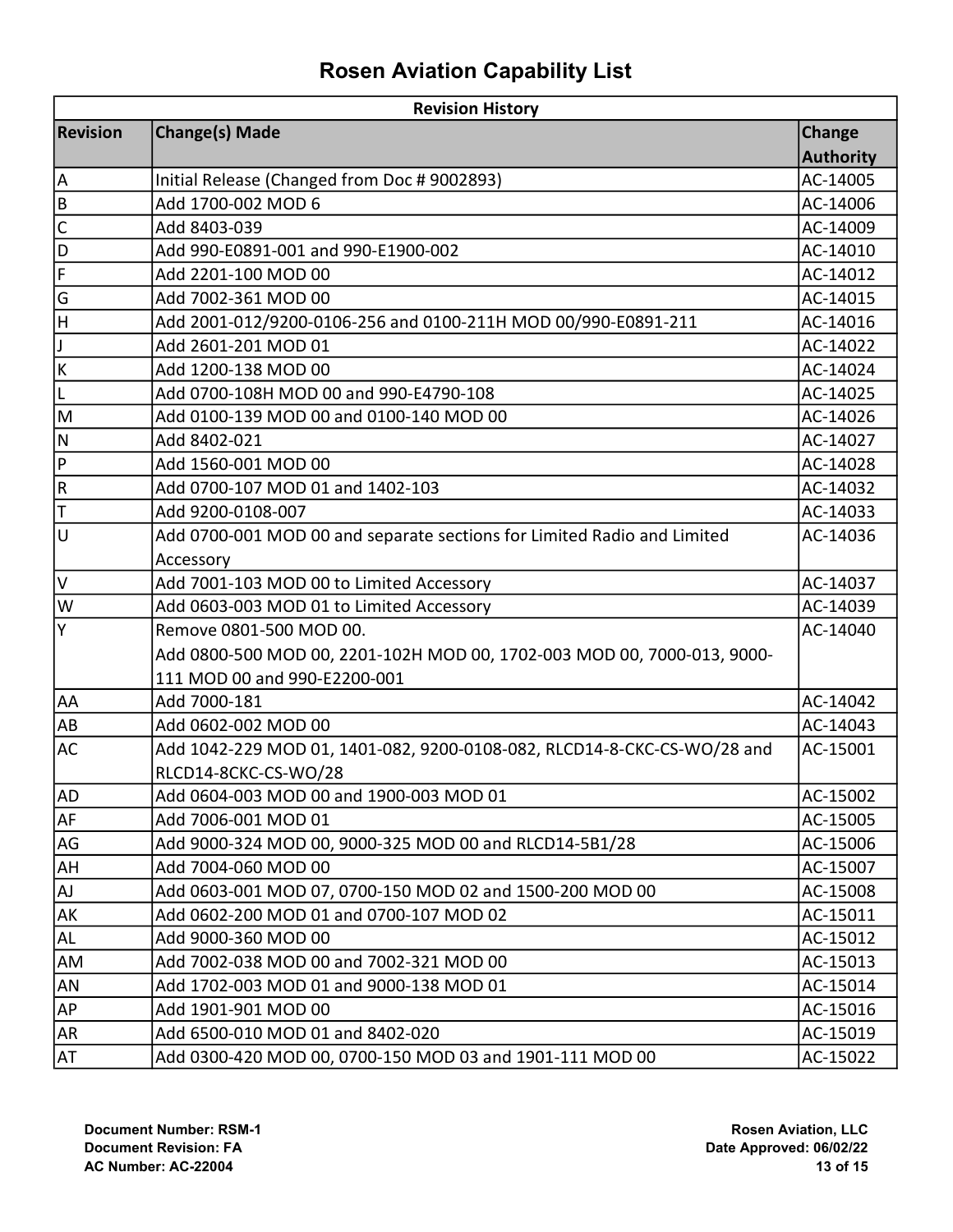| <b>Revision History</b> |                                                                         |                  |  |
|-------------------------|-------------------------------------------------------------------------|------------------|--|
| <b>Revision</b>         | <b>Change(s) Made</b>                                                   | <b>Change</b>    |  |
|                         |                                                                         | <b>Authority</b> |  |
| <b>AU</b>               | Add 7004-061 MOD 00                                                     | AC-15023         |  |
| AV                      | Add 6500-184                                                            | AC-15025         |  |
| AW                      | Add 0700-102H MOD 01, 1702-002H MOD 00, 9000-045H MOD 00, 990-E0890-045 | AC-15028         |  |
|                         | and 990-E1700-001                                                       |                  |  |
| AY                      | Add 1043-020 MOD 01                                                     | AC-15030         |  |
| <b>BA</b>               | Add RNVAP-5ULP-L-WO/28 and RNVAP-5ULP-L/28                              | AC-15031         |  |
| <b>BB</b>               | Add 1043-121 MOD 01                                                     | AC-15033         |  |
| <b>BC</b>               | Add 8403-038                                                            | AC-15036         |  |
| <b>BD</b>               | Add 8403-040 MOD 00                                                     | AC-15037         |  |
| BF                      | Add 441-2028-100 Rev B and 441-2028-100 Rev C                           | AC-15038         |  |
| BG                      | Add 2001-007 and 9200-0106-252                                          | AC-15041         |  |
| <b>BH</b>               | Add 0700-150 MOD 04 and 441-2028-100 Rev D                              | AC-15042         |  |
| <b>BJ</b>               | Add 2601-201 MOD 02 and 4201-201 MOD 01                                 | AC-16002         |  |
| <b>BK</b>               | Add 0700-203 MOD 00 and 8403-001 MOD 01                                 | AC-16003         |  |
| <b>BL</b>               | Add 0602-205 MOD 02                                                     | AC-16012         |  |
| <b>BM</b>               | Remove Rev reference of 441-2028-100 from Capability List               | AC-16014         |  |
| BN                      | Add 7002-001 MOD 00                                                     | AC-16017         |  |
| <b>BP</b>               | Add 8403-038 MOD 01                                                     | AC-16018         |  |
| <b>BR</b>               | Add 7006-001 MOD 02                                                     | AC-16019         |  |
| <b>BT</b>               | Add 1040-080 and 9200-0102-080                                          | AC-16020         |  |
| BU                      | Add 1801-008 and 9200-0109-108                                          | AC-16022         |  |
| <b>BV</b>               | Add 0100-044 MOD 00 and 8403-001                                        | AC-16026         |  |
| <b>BW</b>               | Add 1200-128 MOD 02 and 1200-129 MOD 02                                 | AC-16029         |  |
| BY)                     | Add 7002-320 MOD 00, 990-E3200-002, and 3201-102H MOD 00                | AC-16030         |  |
| <b>CA</b>               | Add 1040-006 and 9200-0102-006                                          | AC-16033         |  |
| <b>CB</b>               | Add RSLM-55B/28 and 9200-0116-002                                       | AC-16036         |  |
| $\overline{cc}$         | Add 8402-039                                                            | AC-16038         |  |
| CD                      | Add 1500-100 MOD 01                                                     | AC-16039         |  |
| CF                      | Add 6500-011 MOD 01                                                     | AC-16041         |  |
| CG                      | Add 8403-030 MOD 01 and 1042-021                                        | AC-17001         |  |
| <b>CH</b>               | Add 1801-012 and 9200-0109-112                                          | AC-17005         |  |
| $\mathsf{C}$            | Add 7000-035, RSLM-5SA/28 and 9200-0116-004                             | AC-17008         |  |
| <b>CK</b>               | Add 6500-037 and 4201-100 MOD 00                                        | AC-17009         |  |
| <b>CL</b>               | Add 0602-002 MOD 01 and 6500-011                                        | AC-17010         |  |
| <b>CM</b>               | Add 8403-060 MOD 01                                                     | AC-17011         |  |
| <b>CN</b>               | Add 8403-037 MOD 01                                                     | AC-17012         |  |
| <b>CP</b>               | Add 9000-237 MOD 00 and 1042-004 MOD 00                                 | AC-17013         |  |
| CR                      | Add 7004-363 MOD 00                                                     | AC-17016         |  |